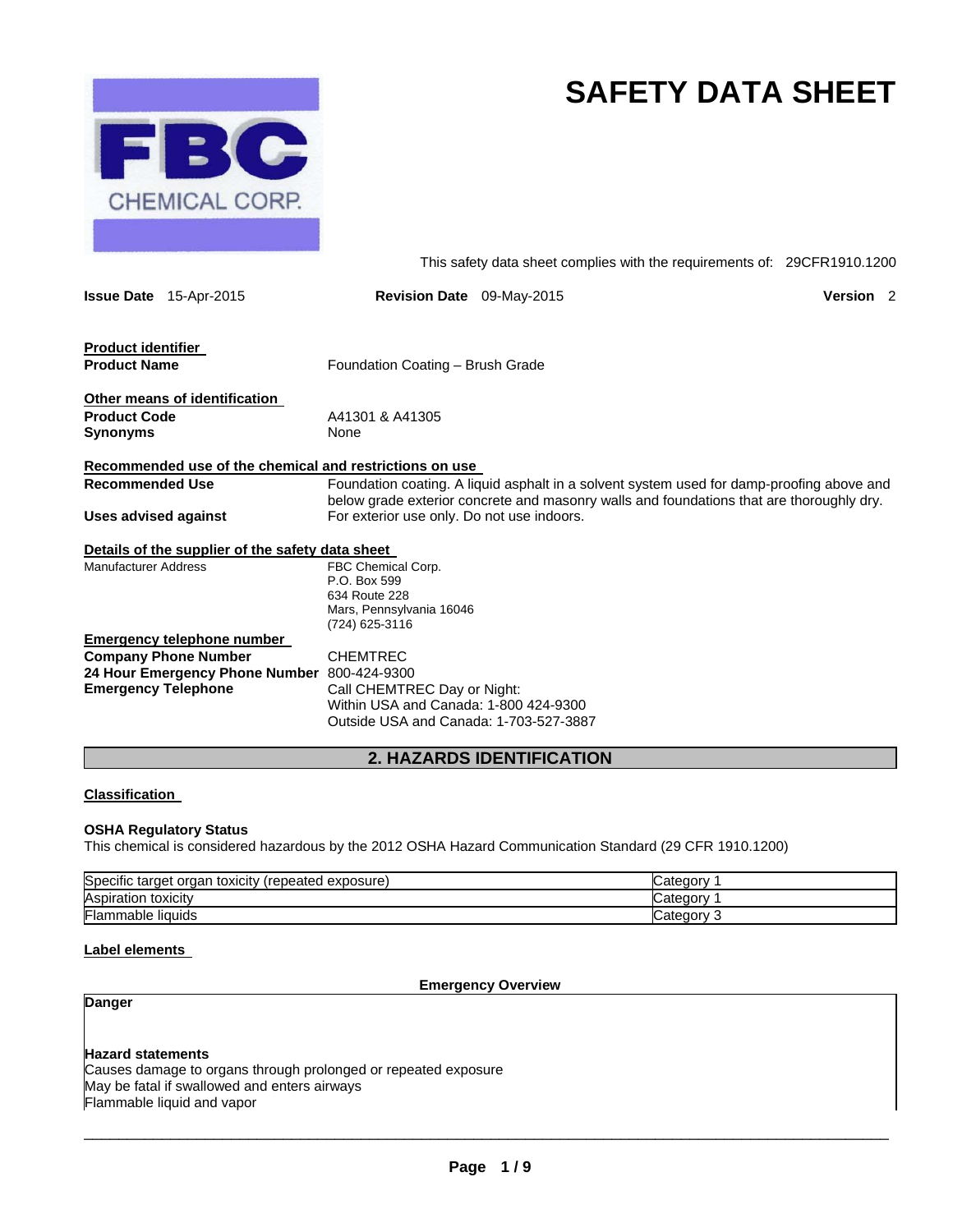

 $\Box$ 

# **Precautionary Statements - Prevention**

Do not breathe dust/fume/gas/mist/vapors/spray Wash face, hands and any exposed skin thoroughly after handling Do not eat, drink or smoke when using this product Keep away from heat/sparks/open flames/hot surfaces. Keep container tightly closed when product is not in use. Ground/bond container and receiving equipment Use explosion-proof electrical/ventilating/lighting/equipment Use only non-sparking tools Take precautionary measures against static discharge Wear protective gloves/protective clothing/eye protection/face protection

# **Precautionary Statements - Response**

Get medical advice/attention if you feel unwell IF ON SKIN (or hair): Remove/Take off immediately all contaminated clothing. Rinse skin with water/shower IF SWALLOWED: Immediately call a POISON CENTER or doctor/physician Do NOT induce vomiting In case of fire: Use CO2, dry chemical, or foam for extinction

# **Precautionary Statements - Storage**

Store locked up Store in a well-ventilated place. Keep cool

#### **Precautionary Statements - Disposal**

Dispose of contents/container to an approved waste disposal plant

#### **Hazards not otherwise classified (HNOC)**

Not applicable

#### **Other Information**

• May be harmful in contact with skin

Unknown acute toxicity 1.46% of the mixture consists of ingredient(s) of unknown toxicity

# **3. COMPOSITION/INFORMATION ON INGREDIENTS**

#### **Substance**

**Mixture**  This product is a mixture. This material is considered hazardous by the OSHA Hazard Communication Standard (29 CFR 1910.1200).

| Common name     |
|-----------------|
| Synonyms        |
| Chemical nature |

**Foundation Coating.** None. **Organic solvents and additives.** 

| Chemio<br>Name<br>.mıc<br>aı.                 | 'N C<br>$\cdot$ $\sim$ | Weiaht-%  | ுவெ<br>Secret |
|-----------------------------------------------|------------------------|-----------|---------------|
| mh<br>emperature)<br>Asphalt<br>(at<br>nbient | 8052-42-4<br>$\sim$    | 80<br>90% |               |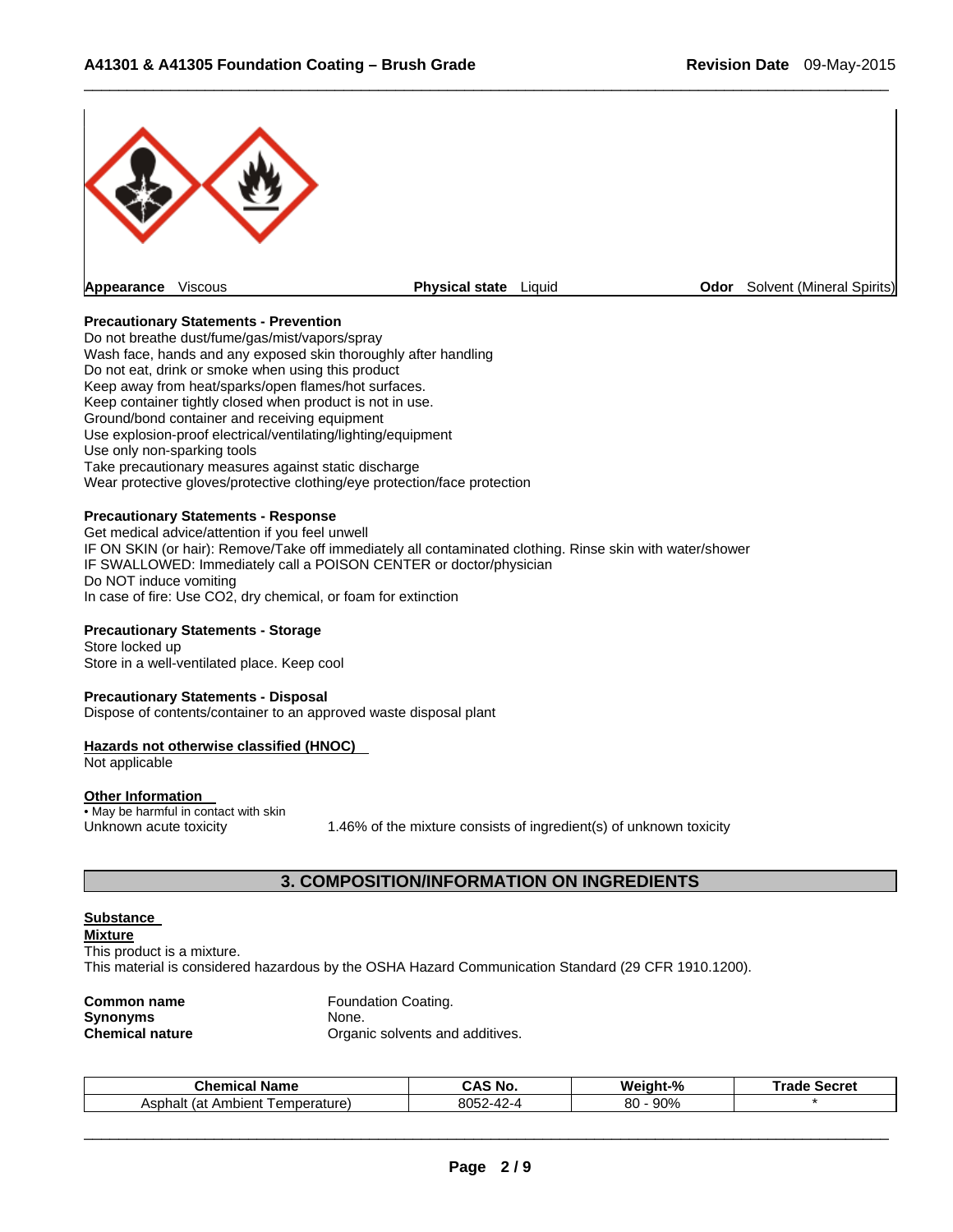| Mineral Spirits (with < 0.1% Benzene)                                      |                                                                                                                                                                                                                                                                                                                                                                                                                  | 8052-41-3                                            | 10 - 20% | $\star$ |
|----------------------------------------------------------------------------|------------------------------------------------------------------------------------------------------------------------------------------------------------------------------------------------------------------------------------------------------------------------------------------------------------------------------------------------------------------------------------------------------------------|------------------------------------------------------|----------|---------|
|                                                                            |                                                                                                                                                                                                                                                                                                                                                                                                                  |                                                      |          |         |
|                                                                            |                                                                                                                                                                                                                                                                                                                                                                                                                  | <b>4. FIRST AID MEASURES</b>                         |          |         |
| <b>Description of first aid measures</b>                                   |                                                                                                                                                                                                                                                                                                                                                                                                                  |                                                      |          |         |
| <b>General advice</b>                                                      | Contains petroleum distillate. Harmful or fatal if swallowed. Vapor harmful. May affect the<br>brain or central nervous system causing dizziness, headache, or nausea. Reports have<br>associated repeated and prolonged occupational exposure to solvents with permanent<br>brain and nervous system damage. Intentional misuse by deliberately concentrating and<br>inhaling contents may be harmful or fatal. |                                                      |          |         |
| Eye contact                                                                | In the case of contact with eyes, rinse immediately with plenty of water and seek medical<br>advice.                                                                                                                                                                                                                                                                                                             |                                                      |          |         |
| <b>Skin contact</b>                                                        | Wash thoroughly with soap and water. Remove contaminated clothing and shoes. Wash<br>contaminated clothing before reuse. In the case of skin irritation or allergic reactions see a<br>physician.                                                                                                                                                                                                                |                                                      |          |         |
| <b>Inhalation</b>                                                          | Move to fresh air in case of accidental inhalation of vapors. If continued difficulty with<br>breathing is experienced, get medical attention immediately.                                                                                                                                                                                                                                                       |                                                      |          |         |
| Ingestion                                                                  | Not an expected route of exposure. If swallowed, do not induce vomiting. Get medical<br>attention immediately.                                                                                                                                                                                                                                                                                                   |                                                      |          |         |
| Self-protection of the first aider                                         | First aider: Pay attention to self-protection!.                                                                                                                                                                                                                                                                                                                                                                  |                                                      |          |         |
| Most important symptoms and effects, both acute and delayed                |                                                                                                                                                                                                                                                                                                                                                                                                                  |                                                      |          |         |
| <b>Symptoms</b>                                                            |                                                                                                                                                                                                                                                                                                                                                                                                                  | May cause skin irritation. May cause eye irritation. |          |         |
| Indication of any immediate medical attention and special treatment needed |                                                                                                                                                                                                                                                                                                                                                                                                                  |                                                      |          |         |
| Note to physicians                                                         | Treat symptomatically.                                                                                                                                                                                                                                                                                                                                                                                           |                                                      |          |         |

 $\Box$ 

# **5. FIRE-FIGHTING MEASURES**

# **Suitable extinguishing media**

Use extinguishing measures that are appropriate to local circumstances and the surrounding environment. Dry chemical. Carbon dioxide (CO2). Sand. Use foam or water FOG as a last resort.

**Unsuitable extinguishing media** Do not use a solid water stream as it may scatter and spread fire.

#### **Specific hazards arising from the chemical**

No information available.

**Hazardous combustion products** Thermal decomposition (burning) may release irritating, corrosive and/or toxic gases, vapors and fumes.

# **Explosion data Sensitivity to Mechanical Impact** Not sensitive. **Sensitivity to Static Discharge** May be ignited by heat, sparks or flames.

# **Protective equipment and precautions for firefighters**

As in any fire, wear self-contained breathing apparatus pressure-demand, MSHA/NIOSH (approved or equivalent) and full protective gear.

# **6. ACCIDENTAL RELEASE MEASURES**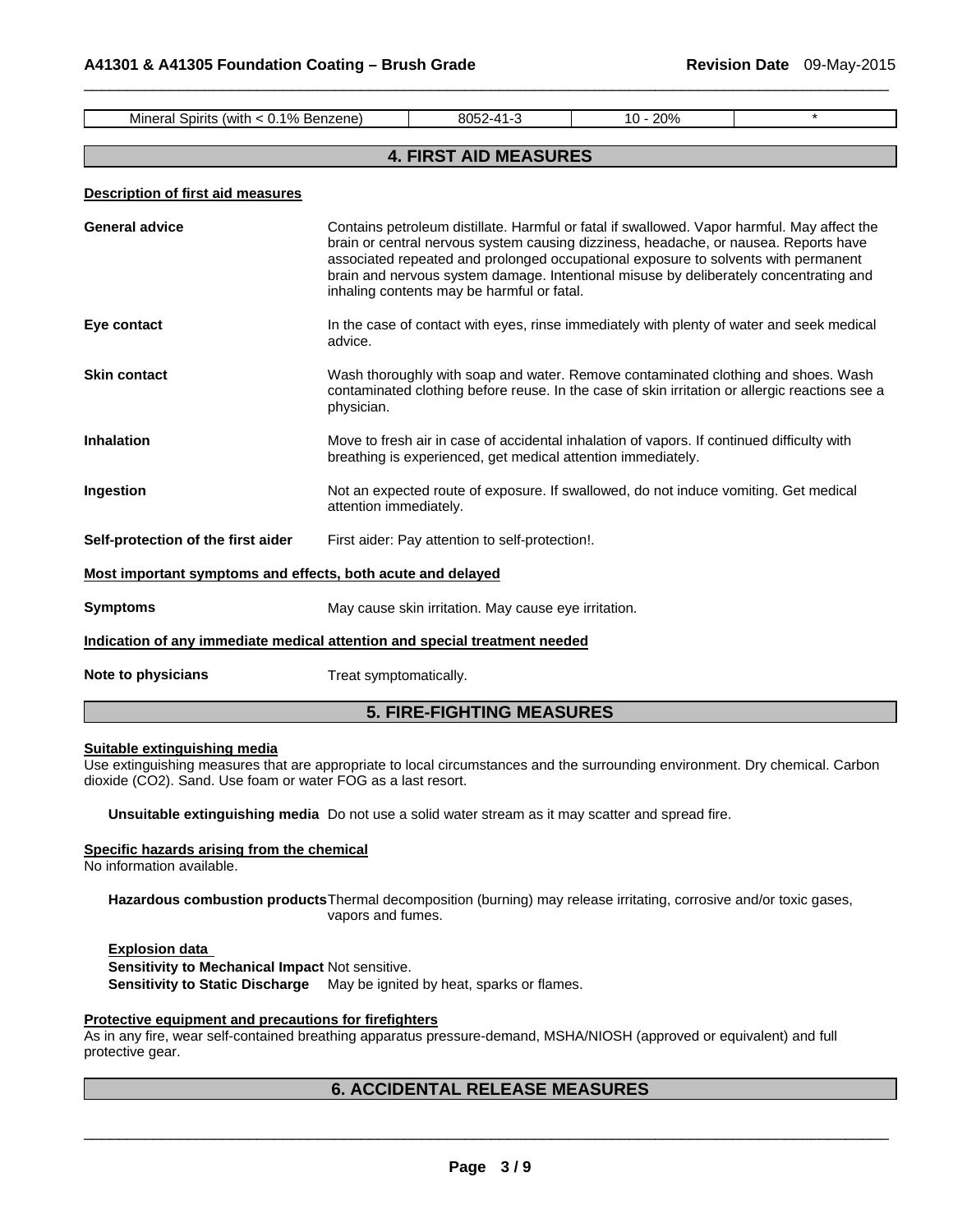#### **Personal precautions, protective equipment and emergency procedures**

| <b>Personal precautions</b>                                  | No action should be taken involving any personal risk or without suitable training. Use<br>personal protective equipment as required.                                                                                                                                                                 |  |
|--------------------------------------------------------------|-------------------------------------------------------------------------------------------------------------------------------------------------------------------------------------------------------------------------------------------------------------------------------------------------------|--|
| <b>Other Information</b>                                     | Eliminate all ignition sources (no smoking, flares, sparks or flames in immediate area).                                                                                                                                                                                                              |  |
| For emergency responders                                     | Use personal protection recommended in Section 8.                                                                                                                                                                                                                                                     |  |
| <b>Environmental precautions</b>                             |                                                                                                                                                                                                                                                                                                       |  |
| <b>Environmental precautions</b>                             | Avoid release to the environment. Prevent further leakage or spillage if safe to do so.<br>Prevent product from entering sewers, drains, or waterways. Local authorities should be<br>advised if significant spillages can not be contained. See Section 12 for additional<br>ecological information. |  |
| Methods and material for containment and cleaning up         |                                                                                                                                                                                                                                                                                                       |  |
| <b>Methods for containment</b>                               | Contain spillage with non-combustible absorbent material, e.g. sand, earth, diatomaceous<br>earth, vermiculite.                                                                                                                                                                                       |  |
| Methods for cleaning up                                      | Pick up the absorbed material (described just above) and transfer to properly labeled<br>containers for disposal according to local / national regulations (see Section 13).                                                                                                                          |  |
| Prevention of secondary hazards                              | Clean contaminated objects and areas thoroughly observing environmental regulations.                                                                                                                                                                                                                  |  |
|                                                              | <b>7. HANDLING AND STORAGE</b>                                                                                                                                                                                                                                                                        |  |
| <b>Precautions for safe handling</b>                         |                                                                                                                                                                                                                                                                                                       |  |
| Advice on safe handling                                      | Use personal protective equipment as required. Remove all sources of ignition. Use only<br>outdoors.                                                                                                                                                                                                  |  |
| Conditions for safe storage, including any incompatibilities |                                                                                                                                                                                                                                                                                                       |  |
| <b>Storage Conditions</b>                                    | Keep containers tightly closed in a cool, dry, well-ventilated place. Keep away from heat,<br>sparks, flame and other sources of ignition.                                                                                                                                                            |  |
| Incompatible materials                                       | Strong acids. Strong oxidizing agents.                                                                                                                                                                                                                                                                |  |
|                                                              | 8. EXPOSURE CONTROLS/PERSONAL PROTECTION                                                                                                                                                                                                                                                              |  |

 $\Box$ 

# **Control parameters**

**Exposure Guidelines** This product, as supplied, is not believed to contain any hazardous material that exceeds exposure limits established by OSHA. .

| <b>Chemical Name</b>             | <b>ACGIH TLV</b>                           | <b>OSHA PEL</b>                      | <b>NIOSH IDLH</b>                         |
|----------------------------------|--------------------------------------------|--------------------------------------|-------------------------------------------|
| Asphalt (at Ambient Temperature) | TWA: 0.5 mg/m <sup>3</sup> benzene soluble |                                      | Ceiling: $5 \text{ mg/m}^3$ fume 15 min   |
| 8052-42-4                        | aerosol fume, inhalable fraction           |                                      |                                           |
| Mineral Spirits (with $< 0.1\%$  | <b>TWA: 100 ppm</b>                        | TWA: 500 ppm                         | IDLH: 20000 mg/m <sup>3</sup>             |
| Benzene)                         |                                            | TWA: 2900 mg/m <sup>3</sup>          | Ceiling: 1800 mg/m <sup>3</sup><br>15 min |
| 8052-41-3                        |                                            | (vacated) TWA: 100 ppm               | TWA: $350 \text{ mg/m}^3$                 |
|                                  |                                            | (vacated) TWA: 525 mg/m <sup>3</sup> |                                           |

# **Appropriate engineering controls**

**Engineering Controls** Use natural cross ventilation, local (mechanical) pick-up, and/or general area mechanical cross ventilation. Ventilation pattern should be designed to prevent accumulation of solvent vapors. Ventilation must be sufficient to maintain solvent vapor concentrations below the TWA limits outlined above.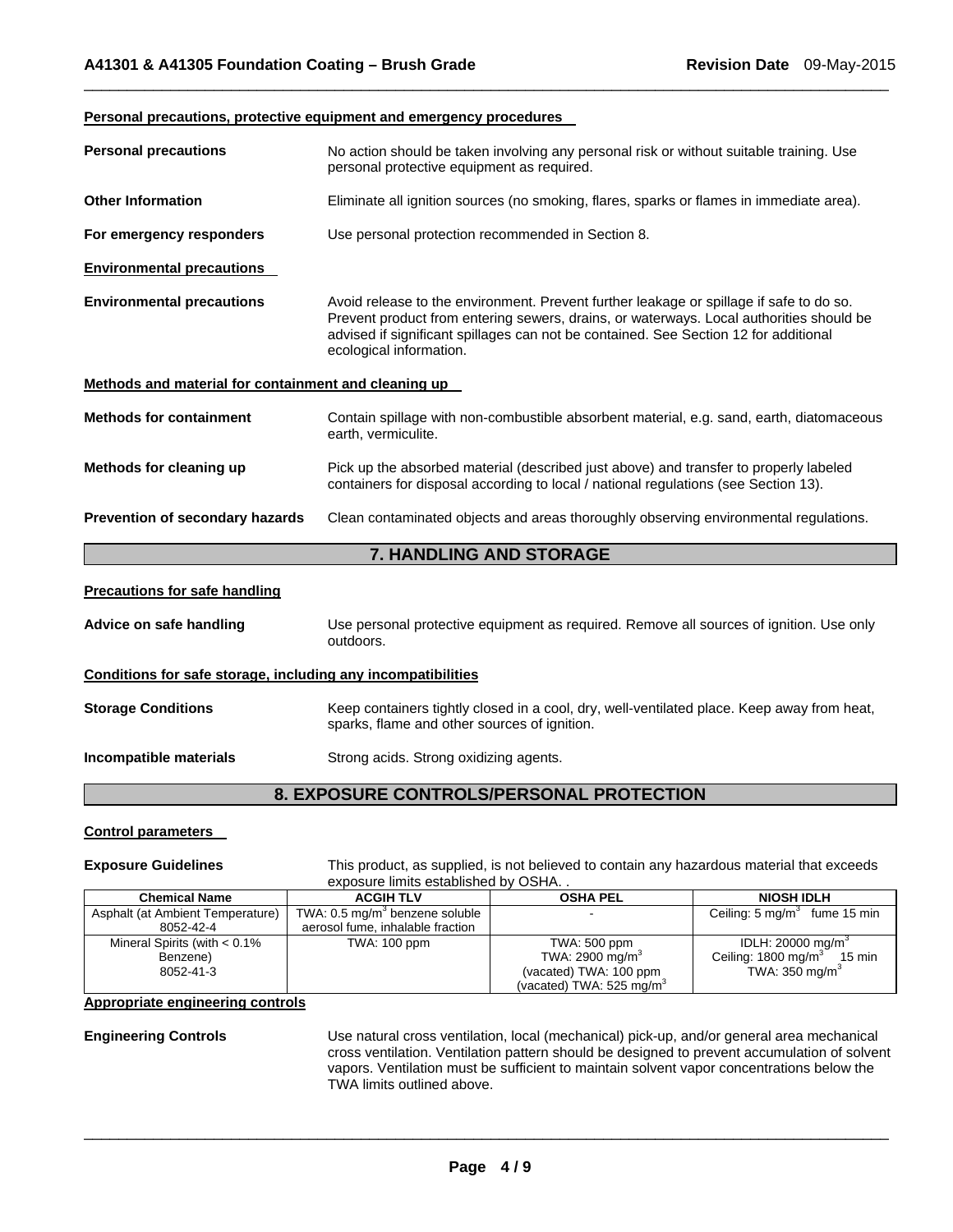# **Individual protection measures, such as personal protective equipment**

| <b>Eye/face protection</b>            | Wear safety glasses with side shields (or goggles).                                                                                                                                             |
|---------------------------------------|-------------------------------------------------------------------------------------------------------------------------------------------------------------------------------------------------|
| Skin and body protection              | Wear protective gloves and protective clothing that is resistant to chemical penetration.                                                                                                       |
| <b>Respiratory protection</b>         | No protective equipment is needed under normal use conditions. If exposure limits are<br>exceeded or irritation is experienced, a NIOSH/MSHA approved respiratory protection<br>should be worn. |
| <b>General Hygiene Considerations</b> | Wash face, hands and any exposed skin thoroughly after handling. Wash contaminated<br>clothing before reuse.                                                                                    |

 $\Box$ 

# **9. PHYSICAL AND CHEMICAL PROPERTIES**

# **Information on basic physical and chemical properties**

| <b>Physical state</b><br>Appearance<br><b>Color</b> | Liquid<br><b>Viscous</b><br><b>Black</b>              | Odor<br><b>Odor threshold</b> | Solvent (Mineral Spirits)<br>No information available |
|-----------------------------------------------------|-------------------------------------------------------|-------------------------------|-------------------------------------------------------|
| <b>Property</b>                                     | <b>Values</b><br>N/A                                  | Remarks • Method              |                                                       |
| рH<br><b>Melting point/freezing point</b>           | No information available                              | Not applicable                |                                                       |
| Boiling point / boiling range                       | No information available                              |                               |                                                       |
| <b>Flash point</b>                                  | 40.5 °C / > 105 °F                                    | Setaflash                     |                                                       |
| <b>Evaporation rate</b>                             | No information available                              |                               |                                                       |
| Flammability (solid, gas)                           | No information available                              |                               |                                                       |
| <b>Flammability Limit in Air</b>                    |                                                       | No data available.            |                                                       |
| <b>Upper flammability limit:</b>                    | No information available                              |                               |                                                       |
| Lower flammability limit:                           | No information available                              |                               |                                                       |
| Vapor pressure                                      | No information available                              |                               |                                                       |
| <b>Vapor density</b>                                | No information available                              |                               |                                                       |
| <b>Specific Gravity</b>                             | 0.96                                                  | Water = $1q/ml$               |                                                       |
| <b>Water solubility</b>                             | Insoluble                                             |                               |                                                       |
| Solubility in other solvents                        | Soluble in aromatic and aliphatic<br>solvents.        |                               |                                                       |
| <b>Partition coefficient</b>                        | No information available                              | No data available.            |                                                       |
| <b>Autoignition temperature</b>                     | No information available                              |                               |                                                       |
| <b>Decomposition temperature</b>                    | No information available                              |                               |                                                       |
| <b>Kinematic viscosity</b>                          | No information available                              |                               |                                                       |
| <b>Dynamic viscosity</b>                            | No information available                              |                               |                                                       |
| <b>Explosive properties</b>                         | Vapor accumulation could flash or explode if ignited. |                               |                                                       |
| <b>Oxidizing properties</b>                         | None                                                  |                               |                                                       |
| <b>Other Information</b>                            |                                                       |                               |                                                       |
| <b>Softening point</b>                              | Not applicable                                        |                               |                                                       |
| <b>Molecular weight</b>                             | No information available                              |                               |                                                       |
| <b>VOC Content (%)</b>                              | Less than 250 g/l.                                    |                               |                                                       |
| <b>Density</b>                                      | 7.8 to 8.1 lb/gal                                     |                               |                                                       |
| <b>Bulk density</b>                                 | Not applicable                                        |                               |                                                       |
|                                                     |                                                       |                               |                                                       |

# **10. STABILITY AND REACTIVITY**

**Reactivity** 

Not applicable

# **Chemical stability**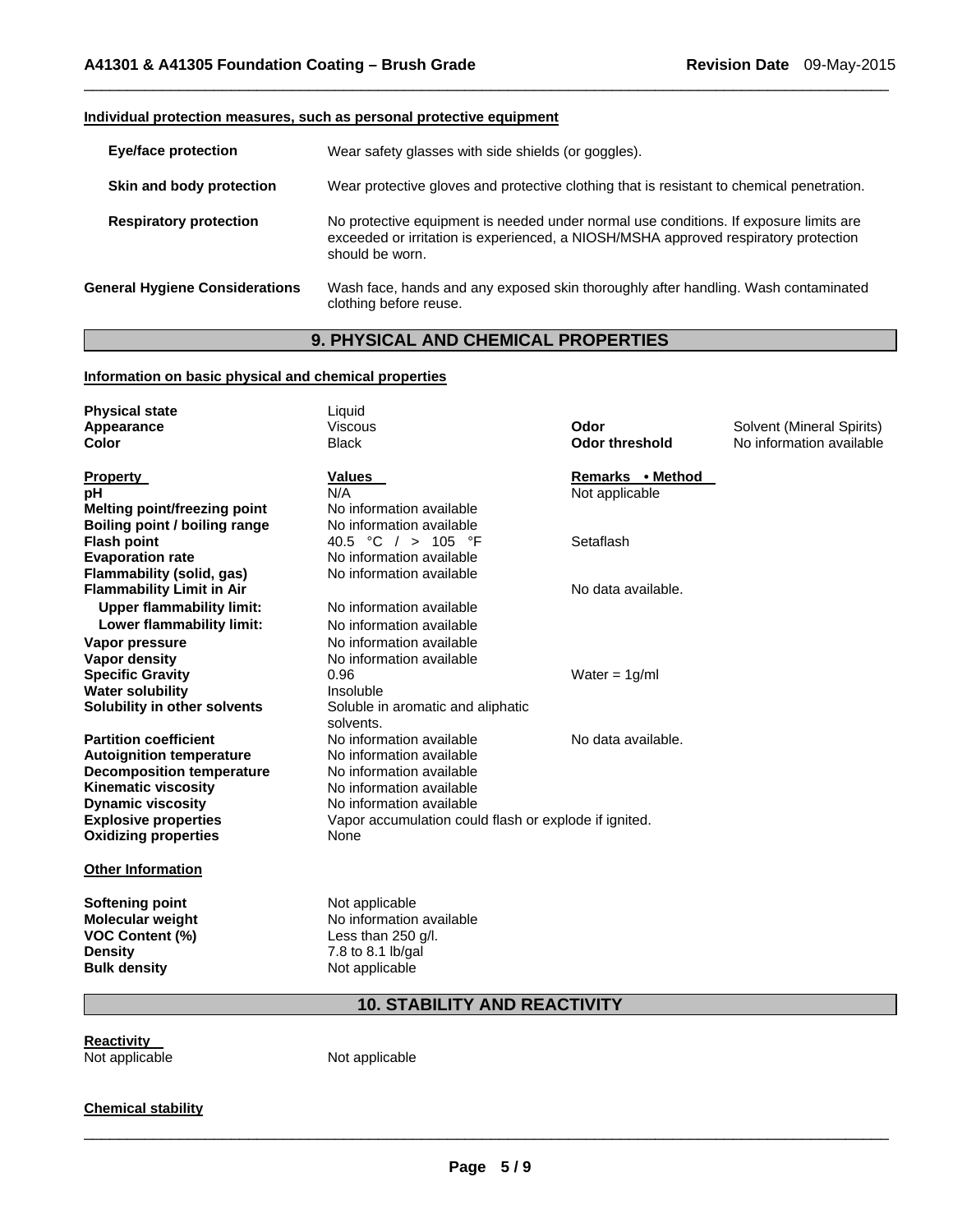#### Stable.

# **Possibility of Hazardous Reactions**

None under normal use.<br>Hazardous polymerization

**Hazardous polymerization** Hazardous polymerization does not occur.

# **Conditions to avoid**

Avoid static discharge. Avoid heat, sparks, and open flame. **Incompatible materials**  Strong acids. Strong oxidizing agents. **Hazardous Decomposition Products**  Combustion may produce carbon monoxide, carbon dioxide, and other asphyxiants.

# **11. TOXICOLOGICAL INFORMATION**

 $\Box$ 

# **Information on likely routes of exposure**

| <b>Product Information</b>   | Toxicological testing has not been conducted for this product overall. Available toxicological<br>data for individual ingredients are summarized below.                                                                                                                                                                                                                                                                                                                                                                                                                                                                                                                                                                                                                                                                                          |
|------------------------------|--------------------------------------------------------------------------------------------------------------------------------------------------------------------------------------------------------------------------------------------------------------------------------------------------------------------------------------------------------------------------------------------------------------------------------------------------------------------------------------------------------------------------------------------------------------------------------------------------------------------------------------------------------------------------------------------------------------------------------------------------------------------------------------------------------------------------------------------------|
| <b>Inhalation</b>            | Avoid breathing vapors or mists.                                                                                                                                                                                                                                                                                                                                                                                                                                                                                                                                                                                                                                                                                                                                                                                                                 |
| Eye contact                  | Avoid contact with eyes. Contact with eyes may cause irritation.                                                                                                                                                                                                                                                                                                                                                                                                                                                                                                                                                                                                                                                                                                                                                                                 |
| <b>Skin contact</b>          | May cause irritation.                                                                                                                                                                                                                                                                                                                                                                                                                                                                                                                                                                                                                                                                                                                                                                                                                            |
| Ingestion                    | If swallowed, do not induce vomiting. Get medical attention immediately. Not an expected<br>route of exposure.                                                                                                                                                                                                                                                                                                                                                                                                                                                                                                                                                                                                                                                                                                                                   |
| <b>Component Information</b> | * The IARC Monograph (Vol. 103, 2013, Bitumen and Bitumen Emissions) defines Asphalt<br>as 'Group 2B, Possible Carcinogen to Humans'. This definition is based on studies of<br>exposure to Asphalt fumes at elevated temperatures. The Monograph states that<br>temperature plays an important role in determining the degree of exposure and also the<br>carcinogenic potential of bitumen emissions. This same Monograph states that Asphalt is<br>non-volatile at ambient temperature. There is no data presented in the Monograph to<br>demonstrate that Asphalt at ambient temperature is considered a carcinogen. Since the<br>normal use of this product is at ambient temperature, the Asphalt used in this product is not<br>listed as a carcinogen. No other national or international agency has defined Asphalt as a<br>carcinogen. |

| <b>Chemical Name</b>                          | Oral LD50               | Dermal LD50            | <b>Inhalation LC50</b> |
|-----------------------------------------------|-------------------------|------------------------|------------------------|
| Asphalt (at Ambient Temperature)<br>8052-42-4 | - 5000 mg/kg<br>ˈ Rat ˈ | Rabbit<br>2000 mg/kg ⇒ |                        |

# **Information on toxicological effects**

**Symptoms** Inhalation of high vapor concentrations may cause symptoms like headache, dizziness, tiredness, nausea and vomiting.

# **Delayed and immediate effects as well as chronic effects from short and long-term exposure**

| <b>Skin corrosion/irritation</b>  | Can cause skin irritation.                                                           |
|-----------------------------------|--------------------------------------------------------------------------------------|
| Serious eye damage/eye irritation | Irritating to eyes.                                                                  |
| <b>Irritation</b>                 | Irritating to eyes, respiratory system and skin.                                     |
| <b>Corrosivity</b>                | Not classified.                                                                      |
| <b>Sensitization</b>              | May cause sensitization of susceptible persons.                                      |
| Germ cell mutagenicity            | This product does not contain any ingredients that cause germ cell mutagenicity.     |
| Carcinogenicity                   | The table below indicates whether each agency (ACGIH, IARC, NTP, or OSHA) has listed |
|                                   | any ingredient as a carcinogen.                                                      |

#### **Legend**

*ACGIH (American Conference of Governmental Industrial Hygienists)* 

*A1 - Known Human Carcinogen* 

*A2 - Suspected Human Carcinogen*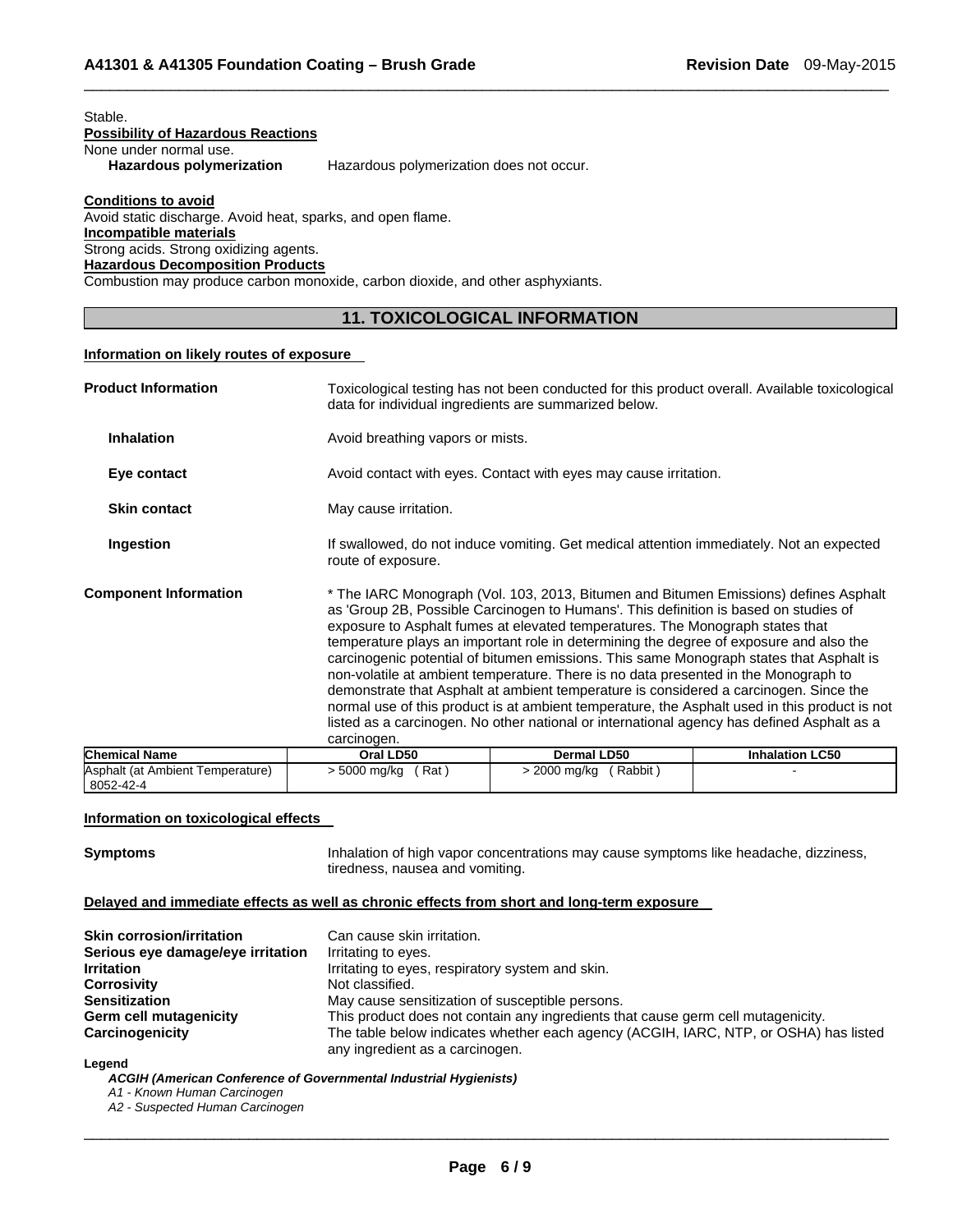| A3 - Animal Carcinogen                             |                                                                                    |  |  |  |
|----------------------------------------------------|------------------------------------------------------------------------------------|--|--|--|
| A4 - Not Classifiable as a Human Carcinogen        |                                                                                    |  |  |  |
| IARC (International Agency for Research on Cancer) |                                                                                    |  |  |  |
| Group 1 - Carcinogenic to Humans                   |                                                                                    |  |  |  |
| Group 2A - Probably Carcinogenic to Humans         |                                                                                    |  |  |  |
| Group 2B - Possibly Carcinogenic to Humans         |                                                                                    |  |  |  |
| Group 3 - Not classifiable as a human carcinogen.  |                                                                                    |  |  |  |
| <b>NTP (National Toxicology Program)</b>           |                                                                                    |  |  |  |
| Known - Known Carcinogen                           |                                                                                    |  |  |  |
|                                                    | Reasonably Anticipated - Reasonably Anticipated to be a Human Carcinogen           |  |  |  |
|                                                    | OSHA (Occupational Safety and Health Administration of the US Department of Labor) |  |  |  |
| X - Present                                        |                                                                                    |  |  |  |
| <b>Reproductive toxicity</b>                       | None known.                                                                        |  |  |  |
| <b>Developmental Toxicity</b>                      | None known.                                                                        |  |  |  |
| <b>Teratogenicity</b>                              | None known.                                                                        |  |  |  |
| <b>STOT - single exposure</b>                      | No information available.                                                          |  |  |  |
| <b>STOT - repeated exposure</b>                    | No information available.                                                          |  |  |  |
| <b>Aspiration hazard</b>                           | No information available.                                                          |  |  |  |
|                                                    |                                                                                    |  |  |  |

**Numerical measures of toxicity - No information available** 

**The following values are calculated based on chapter 3.1 of the GHS document** For exterior use only. Do not use indoors.

 $\Box$ 

| ATEmix (oral)   | 6,256.00 |
|-----------------|----------|
| ATEmix (dermal) | 2,502.00 |

# **12. ECOLOGICAL INFORMATION**

# **Ecotoxicity**

100% of the mixture consists of components(s) of unknown hazards to the aquatic environment

#### **Persistence and degradability**

No information available.

#### **Bioaccumulation**

No information available.

| <b>Chemical Name</b>             | <b>Partition coefficient</b> |
|----------------------------------|------------------------------|
| Asphalt (at Ambient Temperature) |                              |
| 8052-42-4                        |                              |

**Other adverse effects** No information available

# **13. DISPOSAL CONSIDERATIONS**

| Waste treatment methods |                                                                                                                       |
|-------------------------|-----------------------------------------------------------------------------------------------------------------------|
| Disposal of wastes      | Disposal should be in accordance with applicable local, regional, national and international<br>laws and regulations. |
| Contaminated packaging  | Do not reuse container.                                                                                               |

# **14. TRANSPORT INFORMATION**

**Note: DOT** Ground: Regulated when shipped in containers > 119 gallons.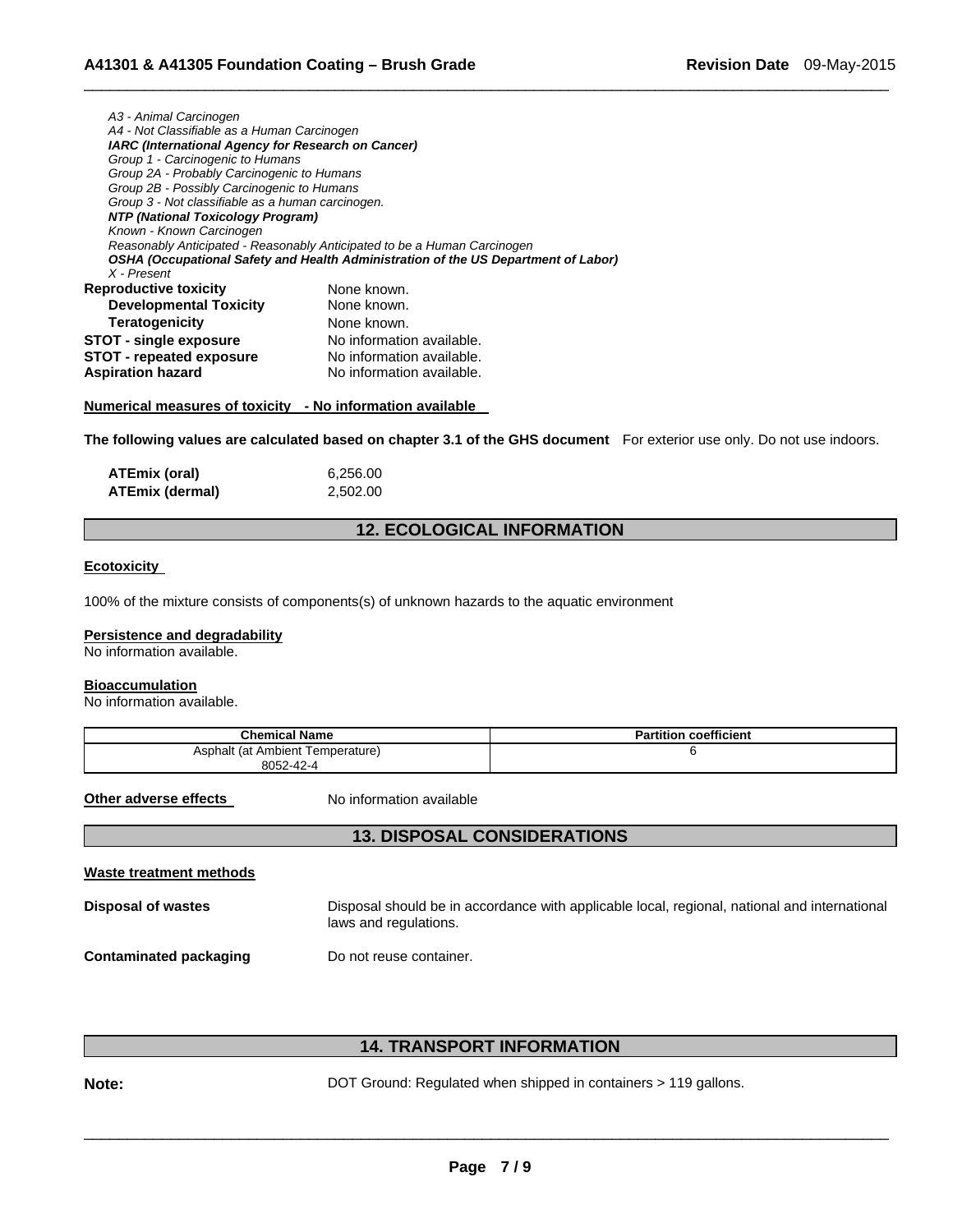| <b>DOT</b><br>Proper shipping name<br><b>Hazard Class</b><br><b>Packing Group</b><br><b>Special Provisions</b><br><b>Emergency Response Guide</b><br><b>Number</b> | Flammable liquid, n.o.s. (Petroleum distillates)<br>3<br>Ш<br>Not regulated in containers less than 119 Gallons(450 Liters)<br>128 |  |  |
|--------------------------------------------------------------------------------------------------------------------------------------------------------------------|------------------------------------------------------------------------------------------------------------------------------------|--|--|
| <u>TDG</u>                                                                                                                                                         | unknown                                                                                                                            |  |  |
| <u>MEX</u>                                                                                                                                                         | unknown                                                                                                                            |  |  |
| ICAO (air)                                                                                                                                                         | unknown                                                                                                                            |  |  |
| <b>IATA</b>                                                                                                                                                        | unknown                                                                                                                            |  |  |
| <u>IMDG</u>                                                                                                                                                        | unknown                                                                                                                            |  |  |
| RID                                                                                                                                                                | unknown                                                                                                                            |  |  |
| <b>ADR</b>                                                                                                                                                         | unknown                                                                                                                            |  |  |
| <u>ADN</u>                                                                                                                                                         | unknown                                                                                                                            |  |  |
| <b>15. REGULATORY INFORMATION</b>                                                                                                                                  |                                                                                                                                    |  |  |
| <b>International Inventories</b><br><b>TSCA</b>                                                                                                                    | All of the components of this product are listed on the US TSCA (Toxic Substances Control<br>Act) Inventory or are exempt.         |  |  |

 $\Box$ 

**DSL/NDSL All of the components of this product are listed on the DSL.** 

**Legend: TSCA** - United States Toxic Substances Control Act Section 8(b) Inventory

**DSL/NDSL** - Canadian Domestic Substances List/Non-Domestic Substances List

**EINECS/ELINCS** - European Inventory of Existing Chemical Substances/European List of Notified Chemical Substances

**ENCS** - Japan Existing and New Chemical Substances

**IECSC** - China Inventory of Existing Chemical Substances

**KECL** - Korean Existing and Evaluated Chemical Substances

**PICCS** - Philippines Inventory of Chemicals and Chemical Substances

**AICS** - Australian Inventory of Chemical Substances

# **US Federal Regulations**

#### **SARA 313**

Section 313 of Title III of the Superfund Amendments and Reauthorization Act of 1986 (SARA). This product does not contain any chemicals which are subject to the reporting requirements of the Act and Title 40 of the Code of Federal Regulations, Part 372

# **SARA 311/312 Hazard Categories**

| Acute health hazard               | Yes |
|-----------------------------------|-----|
| <b>Chronic Health Hazard</b>      | Yes |
| Fire hazard                       | Yes |
| Sudden release of pressure hazard | Nο  |
| <b>Reactive Hazard</b>            | Nο  |

# **CWA (Clean Water Act)**

This product does not contain any substances regulated as pollutants pursuant to the Clean Water Act (40 CFR 122.21 and 40 CFR 122.42)

# **CERCLA**

This material, as supplied, does not contain any substances regulated as hazardous substances under the Comprehensive Environmental Response Compensation and Liability Act (CERCLA) (40 CFR 302).